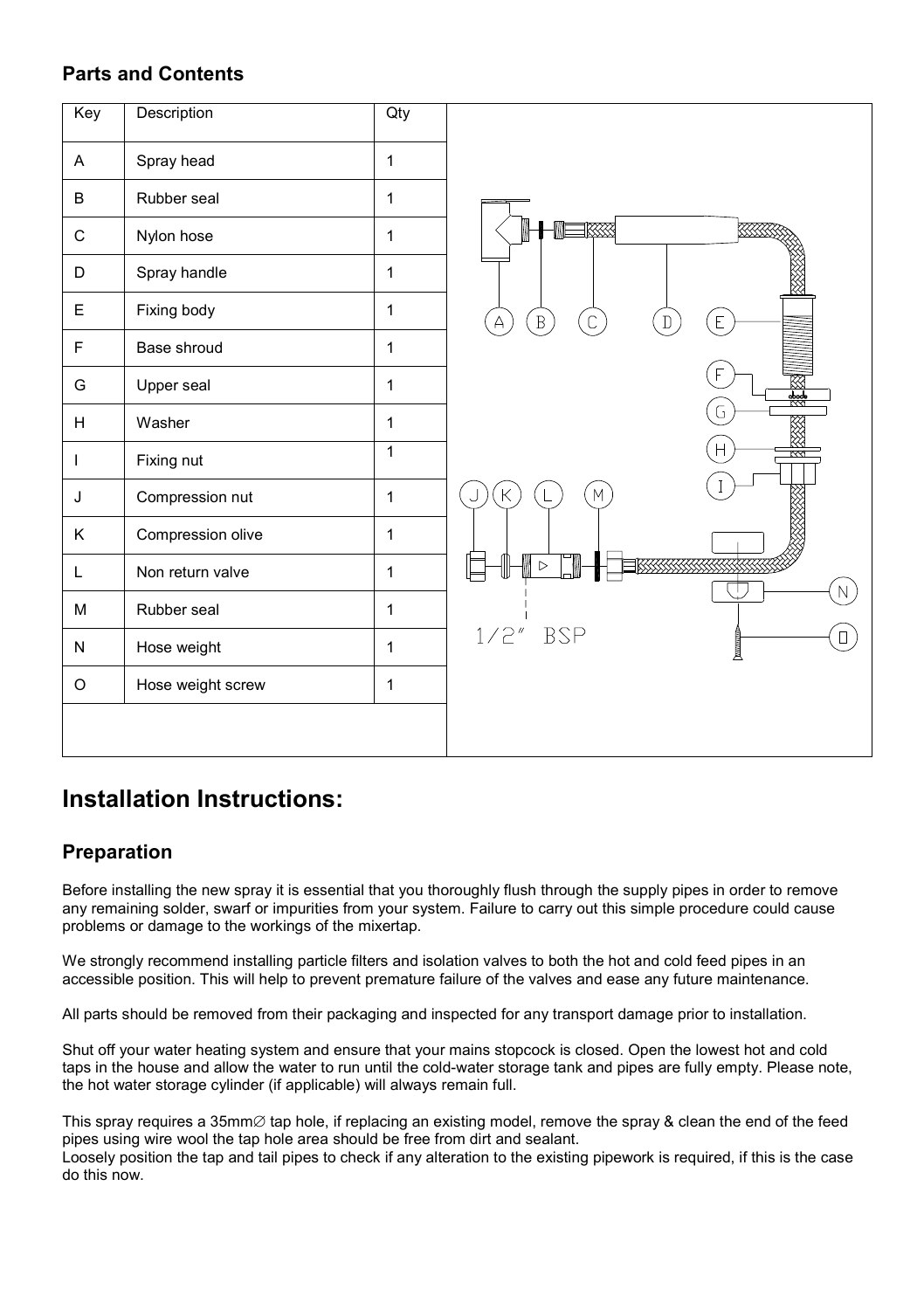#### **Installation**

- 1. Pass the fixing body (E) through the base shroud (F) and upper seal (G), Pass this assembly through the tap hole.
- 2. Pass washer (H) over the fixing body (E), then tighten the assembly into its correct location using fixing nut (I).
- 3. Pass the smaller end of the nylon hose (C) through the center of the base section (E) from the underside.
- 4. Pass the smaller end of the nylon hose (C) through the tapered end of the spray handle (D), screw the hose to the spray head (A) using rubber seal (B) to make a watertight joint.
- 5. Screw the spray handle (D) to the spray head (A).
- 6. Screw the Non return valve (L) into the nylon hose (C), use seal (M) to make a watertight joint. Note: ensure the non return valve (L) is assembled with the direction of flow.
- 7. Using compression nut (J) and olive (K) connect the non return valve (L) to the water feed.
- 8. With the spray handle (D) in its body (E) attach the hose weight (N) around the nylon hose (C) using screw (O).

Note:

This product can either be installed to the hot or cold supply, if the product is to be fitted to the hot supply we recommend a in line thermostatic mixing valve before the hand spray to avoid dangerous water temperatures.

The hose weight is designed to pull the hose straight after use; it will not pull the spray head automatically back into the base and will have to be returned by hand.

### **After installation**

Once you have visually checked the new fittings and connections, ensure that all taps are closed except the new spray, which should be left open. Turn on the water supply at the mains stop cock. As the system starts to refill, check carefully for leaks. Once you are fully satisfied that there are no leaks, turn on the water heating.

Clean the spray to remove any marks created during installation as instructed then place the cloth bag that has been provided to protect the spray until it is ready for use.



#### **Product Use**

This product will retain a small quantity of water within the spray nozzle of the head after use. We therefore recommend shaking the spray to remove this water after each use to avoid any water marking.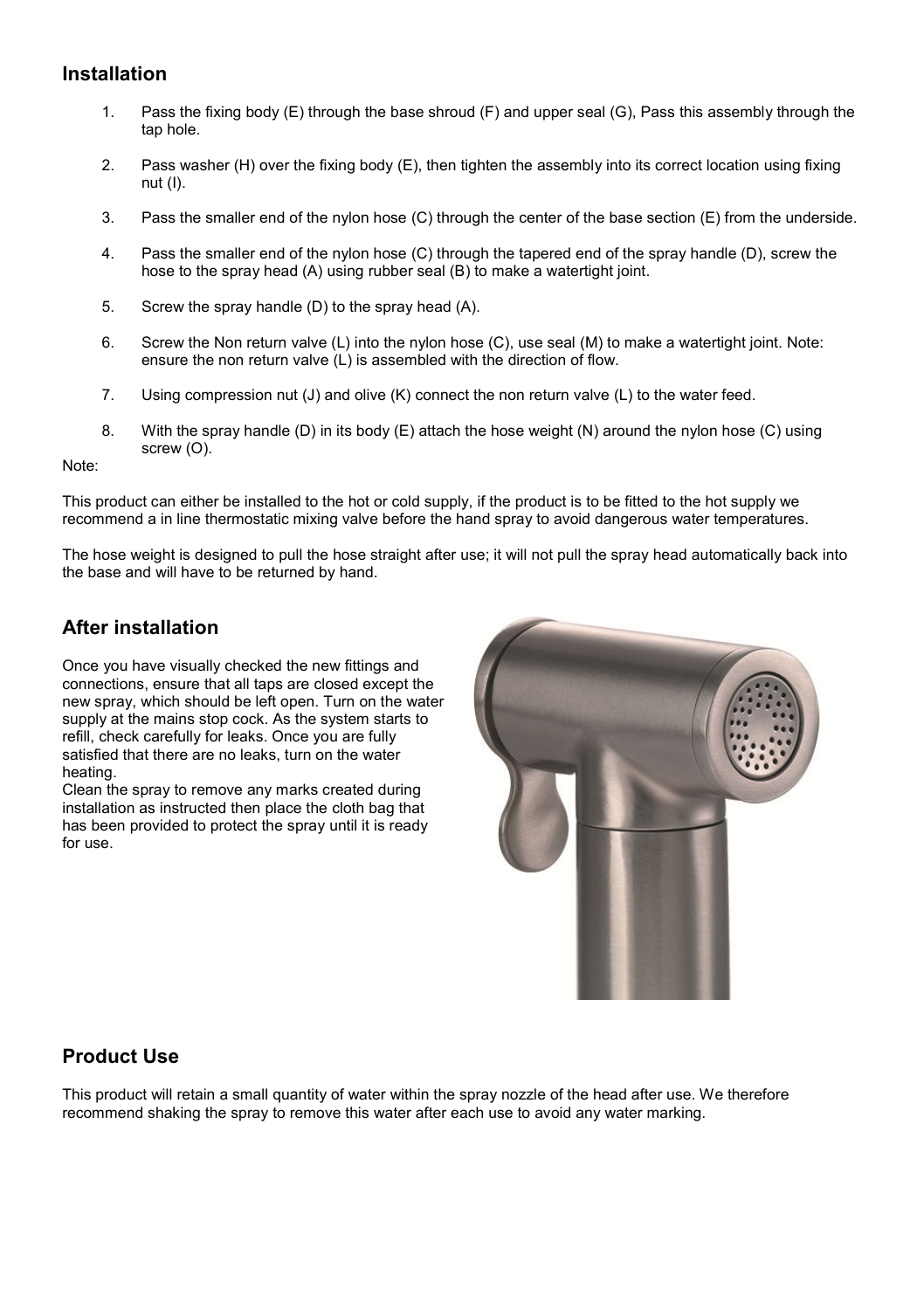### **Important Technical Data**

Minimum operating pressure 0.5 bar Maximum operating pressure 2 bar\*

Maximum hot water temperature 70°C\* Recommended hot water temperature 46°C

Note: If these temperatures or pressures are exceeded, even for short periods, damage can result. In these instances a thermostatic mixing or pressure reducing valve should be installed.

All Abode taps are either WRAS approved or manufactured in accordance with recognised European standards. Please ensure that your Abode Kitchen mixer is fitted in accordance with Local Water Byelaws.

These installation guidelines have been prepared for your direction and you must exercise due care at all times. We do not accept responsibility for problems that may occur through improper installation. Whilst assembling the tap take care not to accidentally loosen any screwed assemblies.

Abode is a registered trademark of Abode Home Products Limited.

Manufacturers Product Reference

©Abode 9/2014



Abode Home Products Limited, Unit L, Zenith Park, Whaley Road, Barnsley,S75 1HT. Tel: 01226 283434 Fax: 01226 282434 www.abode.eu

All errors and omissions excepted.